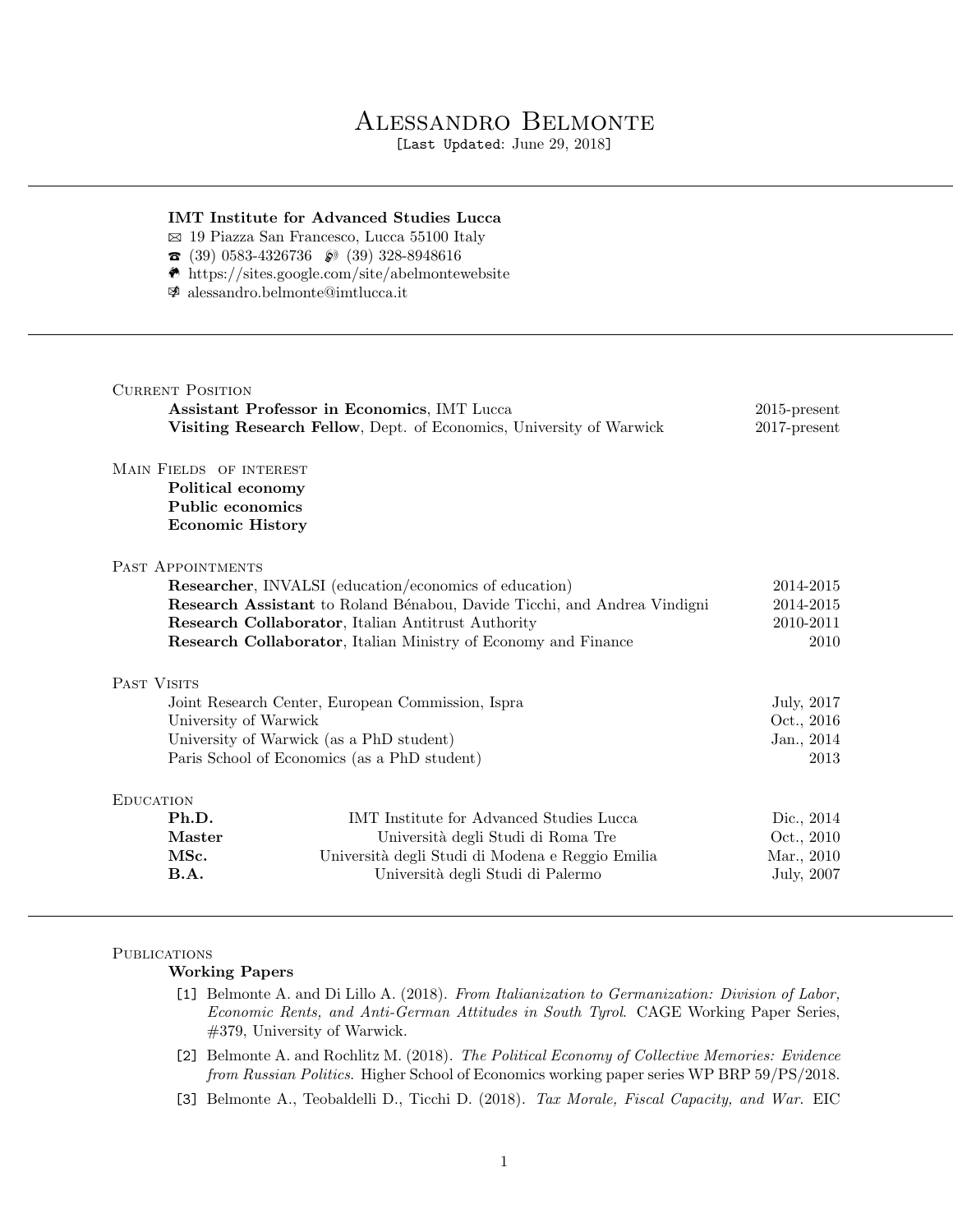working paper series #3/2018 IMT School for Advanced Studies Lucca ISSN 2279-6894.

- [4] Belmonte A., Bove V., D'Inverno G., and Modica M. (2017). School Infrastructure Spending and Educational Outcomes in Northern Italy. SPRU Working Paper Series (SWPS), 2017-20: 1-23, ISSN 2057-6668.
- [5] Belmonte A. and Rochlitz M. (2017). Collective Memories, Propaganda and Authoritarian Political Support. Higher School of Economics working paper series WP BRP 43/PS/2017.
- [6] Belmonte A. (2015). Sophisticated Electoral Accountability: A Political Psychology Agency Theory. Working Paper, No. 13, July 2015, Department of Economics, University of Perugia ISSN 2385-2275.

## Publications in Journals

- [1] Belmonte A., Dell'Anno R., and Teobaldelli, D. (2017). Tax Morale, Aversion to Ethnic Diversity, and Decentralization. Forthcoming on the European Journal of Political Economy. DOI: 10.1016/j.ejpoleco.2017.12.004
- [2] Belmonte A., Di Clemente R., Buldyrev S. (2014). The Italian primary school-size distribution and the city-size: a complex nexus. Nature Scientific Reports 4, 5301.
- [3] Belmonte A., Pennisi A. (2013). Education reforms and teachers needs: a long-term territorial analysis. Italian Journal of Regional Science - IJRS, Vol. 12 (4): 87-114.
- [4] Pennisi A., Belmonte A. (2011). L'evoluzione della domanda scolastica a livello provinciale. Rivista trimestrale di scienze dell'amministrazione scolastica, 3: 5 - 13.

#### TEACHING ACTIVITIES

Political Economy (graduate) **IMT** Lucca, 2017/18 Political Economy (graduate) **IMT** Lucca, 2016/17 Macroeconomics (undergraduate) IMT Lucca, 2016/17 Applied Econometrics I (graduate) IMT Lucca, 2015/16

## PH.D. STUDENTS SUPERVISION

Giovanna D'Inverno, IMT Lucca Armando Di Lillo, IMT Lucca

#### Referee Activities

American Economic Journal: Microeconomics, American Political Science Review, European Journal of Law and Economics, European Journal of Political Economy, Journal of Development Economics, Peace Economics, Peace Science and Public Policy, The Economic Journal, The Scandinavian Journal of Economics, The World Economy

#### OTHER SERVICE

Co-organizer of the IMT Lucca Department of Economics weekly Research Seminar 2017-2018 Organizer of the IMT Lucca Department of Economics weekly Research Seminar 2016-2017

#### Conferences, Workshops, and Seminars

- 2018 [C] SIOE Conference (University of Montréal), [S] University of Warsaw, [S] University of Alicante, [C] Royal Economic Society Conference (Brighton, UK), [C] Int. Conf. on "The Political Economy of Democracy and Dictatorship" (Münster, Germany), [S] University of Warwick (CWIP seminar series).
- 2017 [W] Ronald Coase Institute Workshop (Bogota, Colombia), [C] SIEP (Catania, Italy), [C] Second World Congress of Comparative Economics (St. Petersburg, Russia), [W] EACES-HSE workshop "Topics in Political Economy of Development" (Moscow, Russia), [S] University of